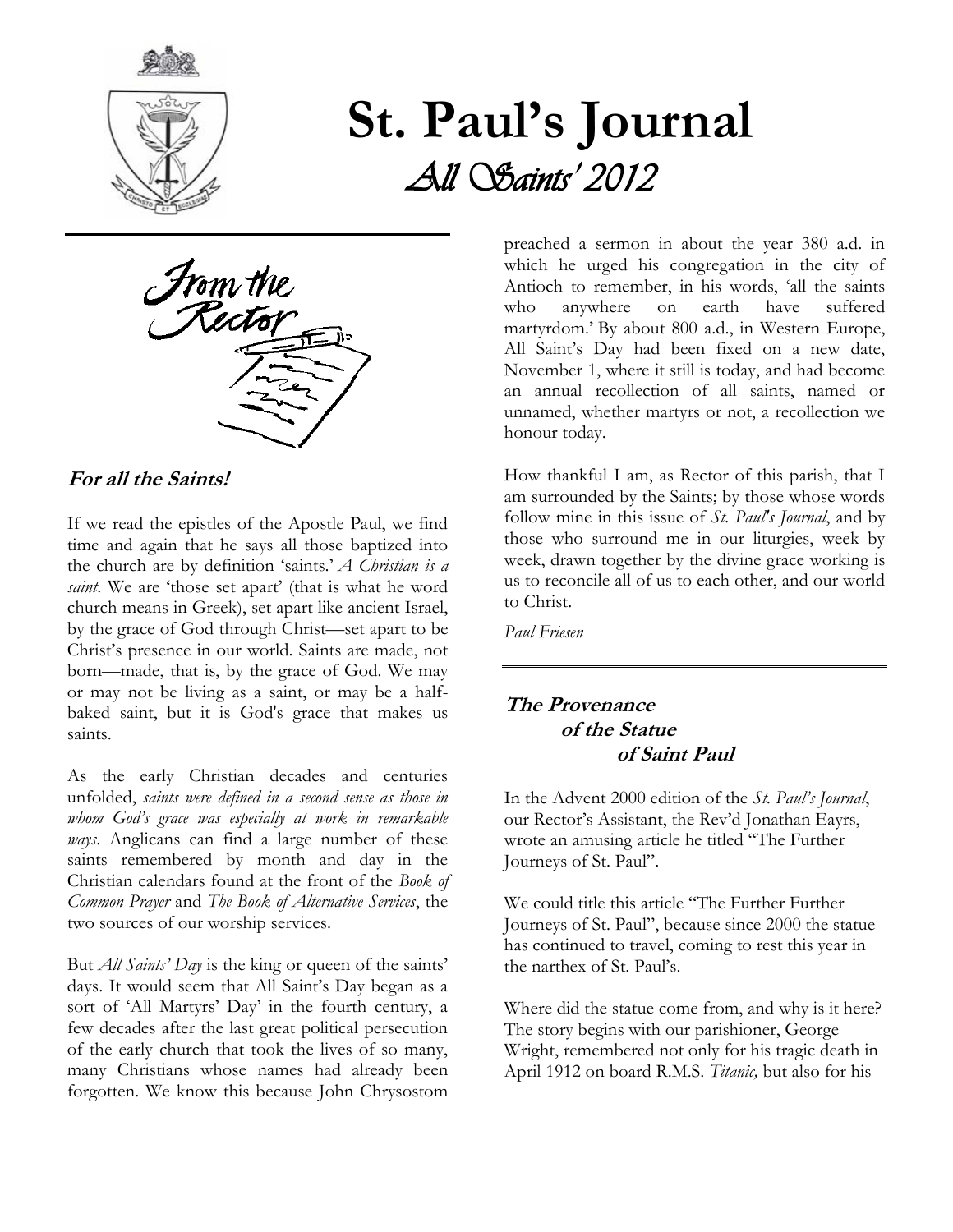generous acts towards others in need, and his home city Halifax during his life, and after his death. In 1896 a splendid new office building opened on the corner of Prince and Barrington Streets. James Charles Dumaresq was the architect, and, at his client George Wright's request, he incorporated in his design, features which echo the architecture of St. Paul's. Wright wanted to call his new structure the St. Paul Building. To reinforce the connection he decided to place a statue of the saint at a prominent point on the roof as it curved from Barrington into Prince Street. I imagine Wright the international traveler browsing statuary shops in Rome, but it's more likely that he selected his St. Paul statue out of a catalogue, and had it shipped to the building site.

Over Dumaresq's objections, Wright insisted on positioning the statue on the roof. Dumaresq's solution to prevent the statue from toppling down was to lock the figure between two enormous clock faces backed by a turret, which looked like an illustration from a fairytale, or a witch's pointy hat.

The gales and hurricanes that sweep over Halifax took their toll on the turret: "In every gale, St. Paul would wobble", causing leaks, according to J. C. Dumaresq's descendant, Philip Dumaresq. By the autumn of 1938, the owners, the General Trust Company, decided they had repaired the roof for the last time. They removed the statue and the huge clocks from the roof, and prepared to put St. Paul out on the sidewalk with the garbage.

When news of the imminent disposal of the statue got out, Haligonians objected. "You can't do that! He's a Halifax icon!!" remembers Mr. Dumaresq. Perhaps fearing a public relations disaster if they followed their original plan, the General Trust Company came up with a way out of their problem.

The Vestry Minutes of St. Paul's Church, 19 September 1938 explain what happened next:

"The Fabric Committee: Chairman A. I. Lomas being absent, Mr. R A. Major reported that the General Trust Company, owners of the former Saint Paul Building had offered to the Church the Statue

of Saint Paul which had been taken down from their building during recent alterations. This offer had been accepted by Mr. Lomas subject to confirmation by the Vestry. Moved by Mr. Major, seconded by Mr. W. L. Payzant that this Vestry acknowledges with thanks the donation from the General Trust Company and that the same be transmitted by letter to them by the Vestry Clerk. Motion carried."

The matter of the location of the statue appears in the Vestry Minutes of May, June and September 1941. It was recorded that "it would cost considerably more to put the statue of St. Paul in condition to be placed in the church grounds. After due discussion, it was decided to let the matter stand for the time being and leave the statue in its present position in the Vestibule of the Church."

In December 1945, and again in April 1949, the Vestry discussed the "matter of the disposal of the statue of St. Paul now occupying a corner in the North East Vestibule" but no action was taken.

In his article, Jonathan Eayrs writes that during the post World War II period, St. Paul spent some time outside the Rector's office in the Church Hall on Argyle Street. His glare and his sword were so intimidating that visitors decided not to linger in hope of catching a moment with the Rector. Perhaps it was then that St. Paul was relegated to a cupboard beneath the church, where "special viewings of the sequestered saint were arranged as an initiation rite for new member of the Chancel Guild". It seems those new members retired on the spot, because of the shock. No member of the Chancel Guild, serving or retired, that I have talked with remembers this "rite"!

It is difficult to discover in the surprisingly confused Vestry Minutes of the 1970s any specific motion on the fate of the statue. A complete stocktaking of the contents of the old Parish Hall on Argyle Street is mentioned, February 1973, but the list is missing. In July 1975 "Mr. Bauld advised he had been contacted by an auctioneer from Dartmouth interested in buying or holding an auction on the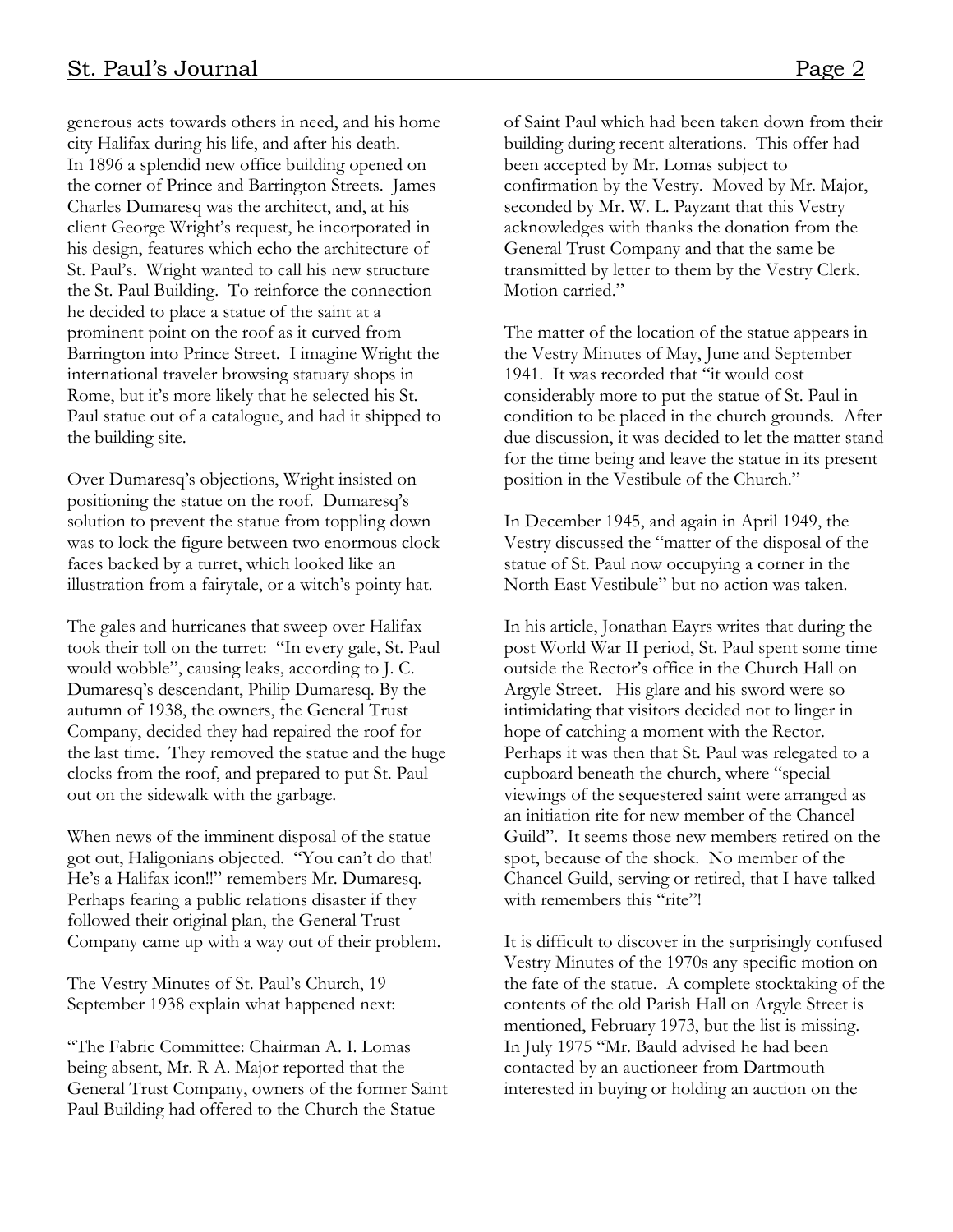site, and later two calls from Clarkes' to hold an auction at a reduced rate."

It appears, but I cannot prove it, that the statue of St. Paul was disposed of, by auction or by other means, about the time of the emptying of the contents of the Church Hall before its demolition.

After 1987, a statue holding a sword and a book came to the attention of the Halifax bookseller Mr. John W. Doull. He brought the new acquisition to his bookstore on Granville Street. In 1997 he moved thousands of books to the ground and second floors of the St. Paul Building. The statue of St. Paul came too, to stand close to the spot, six stories up, where it once surveyed the activity on Halifax's premier street.

Sadly for Haligonian book browsers, in 2011 Mr. Doull decided to move his book business to Dartmouth. Barrington Street had become an impossible location. It was time for the statue, showing its years, to find a new home, or was it destined for the sidewalk on garbage day?

Into this situation stepped a man who understood the history and significance of St. Paul, our parishioner, the dynamic Bob Stapells, whom many of us know as a dedicated volunteer for the Wednesday Rector's Lunch. As a property developer in 1975 he had purchased the St. Paul Building, and he began an extensive and expensive "re-cycling" of a structure which had fallen on bad times. Most of it was "a non-conforming residential use, turned flophouse". Interviewed by the  $4^{th}$ *Estate*, he explained, "Returning the exterior of the building as nearly as possible to its original condition with the manpower and materials available in 1976", he removed the ugly sign erected by the last ground floor occupant, a drycleaning business. He was appalled to discover that Dumaresq's original columns and gargoyles had been destroyed. "I tried to find someone to cast the gargoyles and ended up building them on the site through the sheer imagination of the foreman and myself."

As a member of the Halifax Foundation, Bob Stapells convinced his fellow directors that restoring the statue of St. Paul, icon of old Halifax, would be a contribution to the community. After spending some weeks in the studio of a Dartmouth sculptor, receiving a new finger, a good cleaning, and other repairs, the statue journeyed once again to St. Paul's where it stands where it stood before, in the vestibule/narthex, a reminder of George Wright and all that he did to improve his city, and assist his parish church in its efforts to help people living in poverty in the mean streets around the church.

With thanks to Dot Kelly for her research,

*Tinker McKay* 

### **The Saints among Us**

*Some people brought their babies to Jesus for him to place his hands on them. The disciples saw them and scolded them for doing so, but Jesus called the children to him and said, "Let the children come to me and do not stop them, because the Kingdom of God belongs to such as these. Remember this! Whoever does not receive the Kingdom of God like a child will never enter it." Luke 18:15-17 (Good News Translation)* 

When I was first asked to write about All Saints Sunday, I realized that in order to do this, some research was necessary. Perhaps it is my teacherinstinct to begin at the very beginning, but in order to proceed we must first understand the word "saint". The idea of saints walking among us sounds a bit foreign at first and maybe even a little unnerving. Can this be true that the person sitting in the pew in front of me is a saint? What does it mean and what does it mean to be one?

The *Merriam-Webster Dictionary* defines a saint as "one of God's chosen and usually Christian people", while the *Wikipedia* recognizes that "in some denominations, "saint" refers to any believer who is "in Christ", and in whom Christ dwells, whether in [heaven](http://en.wikipedia.org/wiki/Heaven_(Christianity)) or in earth". These two definitions best reflect my own understanding of a saint, that by being one of God's people, accepting Christ as our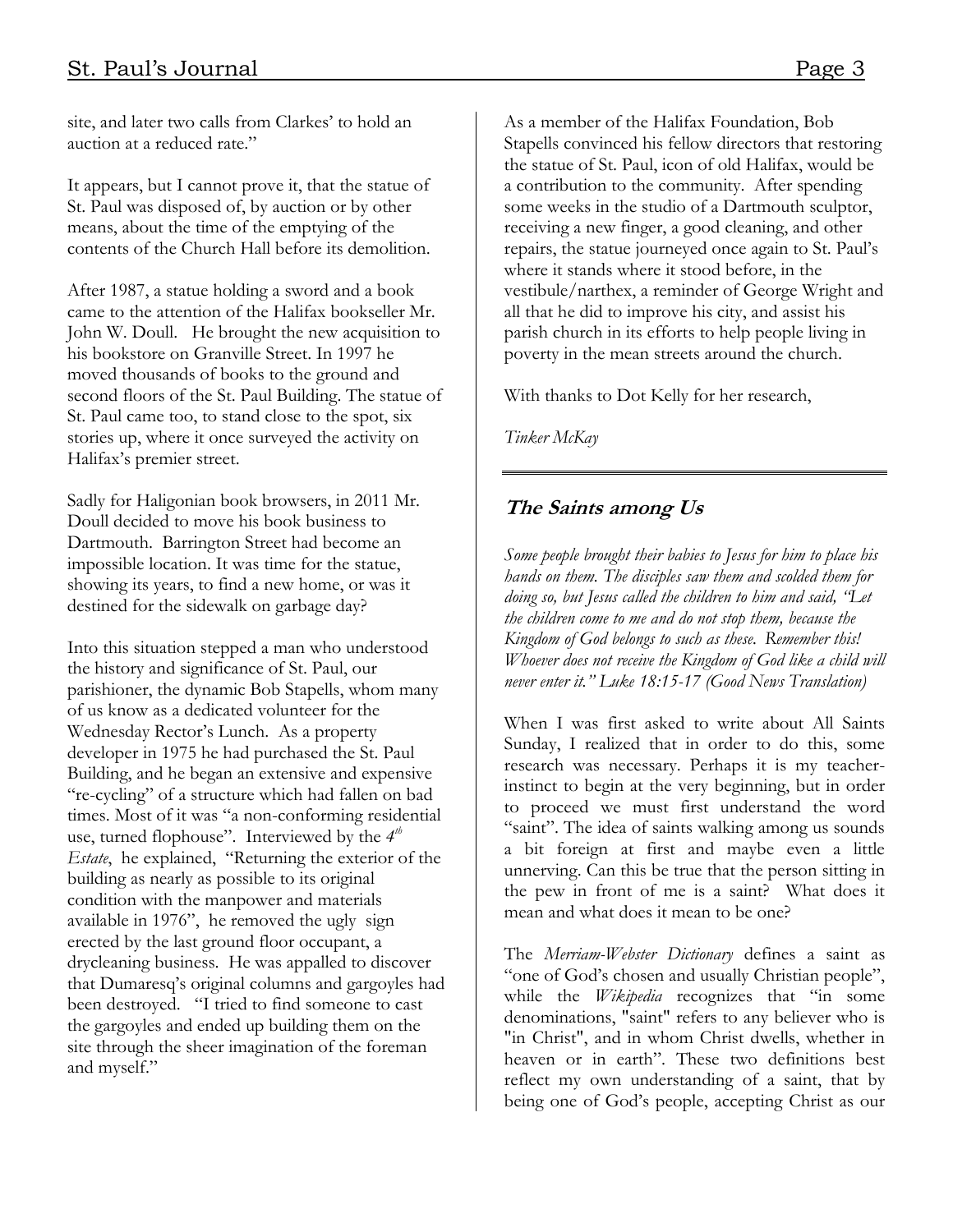Saviour and allowing Him to dwell in us and guide our path, each one of us can be a saint while still alive in the world.

By defining the meaning of the word "saint", it was then easy for me to answer the second part of my question through my experiences at St Paul's in general and with my Sunday School teachers in particular. What does it mean to be a saint? For each one of my teachers, (Kathleen, Linda, Joanie, Beth, Tony, Tricia, Maureen, Leslie and Don), I can see that Christ dwells within them through their devotion and enthusiasm to spreading the Word of God to our children and youth. To do a job that no longer holds the reverence that it once might have; to do it because they love the Father, the Son and the Holy Spirit and they want to share this with others; to do a job that others may mock them for doing; to be a missionary of sorts in a world where Christianity is no longer the status quo; and to help a child to feel the love that Jesus has for them. That is what these men and women do without expecting anything in return except Christian love and kindness from their fellow Christians, which is to me is being a saint.

Praise God for the Saints among us!

*Bonnie Skerritt* 

#### **The Stamp Corner**

For many years St. Paul's Church Women's Auxiliary has supported The Leprosy Mission, Canada, through the collection of postage stamps. They are always most appreciative: "We are very grateful for all your efforts to save the stamps, trim them, and send them to us."

Because they cannot accept 'self-sticking' stamps, we have not had the quantity but we still continue to support the Charity. Please continue to save stamps and deposit them in the box provided at the back of the church, right corner as you enter.

*Dot Kelly* 



*The returning of the Time Capsule to the foundation of the SONCO building in 1987. Helen Sanders Eisener is on the far left.* 

#### **St. Paul's Church Parish Hall: "It Is Only a Building" (continued from previous editions of the Journal)**

After reading the article in the Journal published at Pentecost, a friend wrote from Toronto, reminding me that the family of one of the contractors for the Parish Hall, Mr. H. Sanders, was very prominent in the life of St. Paul's Church.

Miss Emmie Sanders taught a Bible Class in the Sunday School for many years; Miss Daisy Sander was a choir member; Mrs. Annie Sanders was a member of the Senior Women's Auxiliary. Her daughter, Mrs. Helen (Sanders) Eisener, taught in the Sunday School, was member of the Jubilee Unit Anglican Church Women, The Cho Rho, and the Anglican Young People's Association. David Bruce Eisener was the son of Helen and Don Eisener; he attended Sunday School at St. Paul's. All were Christened here.

Because of the family connection, Mrs. Helen Eisener was asked to be present when the Time Capsule was opened at the demolition of the Church Hall.

*Dot Kelly*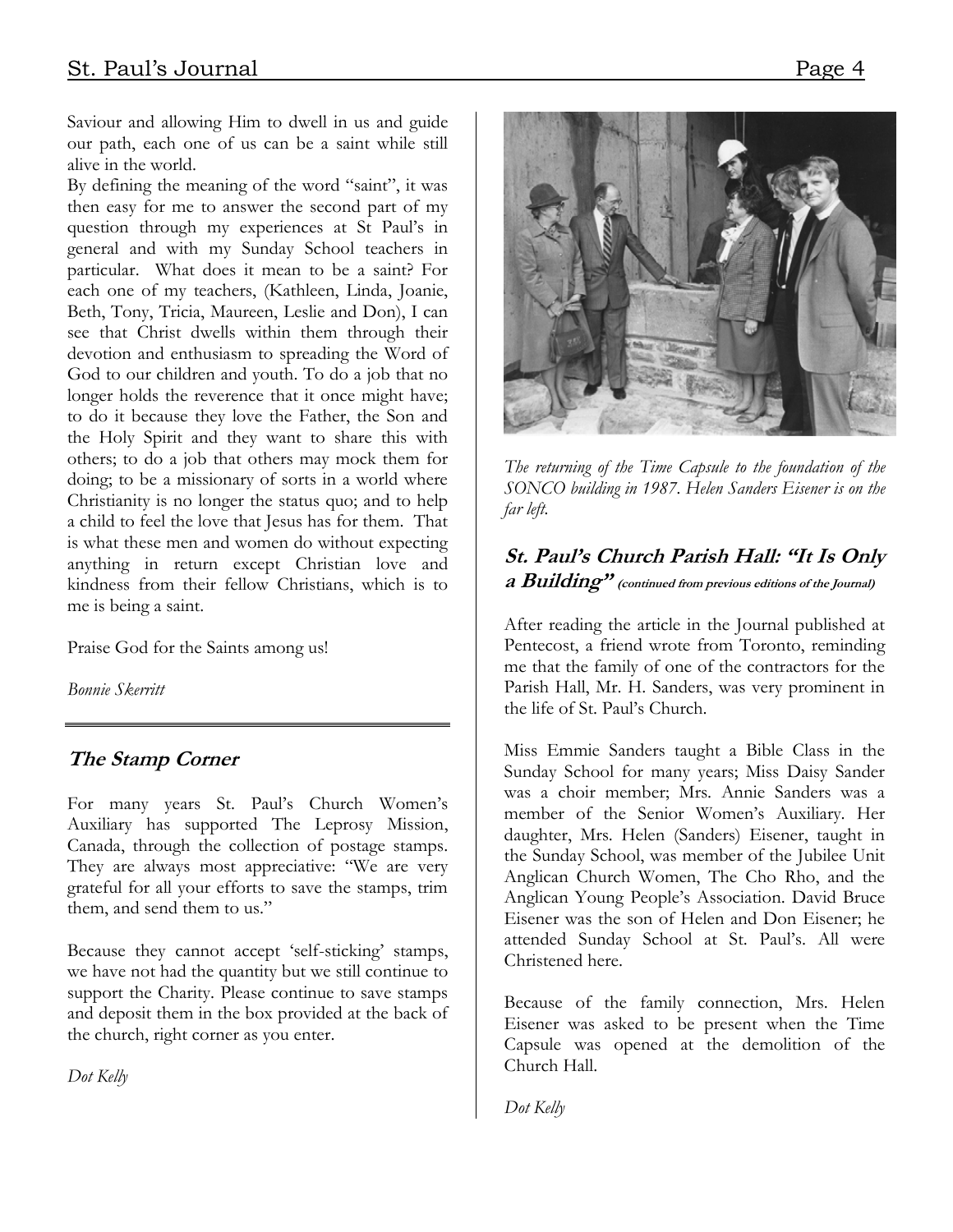# **Beyond the Chancel Steps: Advent: Past, Present, and Future**

Recently, while checking out a new candy store in town, I was informed if I spent a specific amount I would receive a free Advent Calendar. Filled with chocolates, of course. However the chocolates were behind doors in a secular scene comprised of snowmen and reindeer. I was taken aback and somewhat disturbed by this present day commercialization of Advent. Over the next few days I pondered other symbols of Advent, there are many, then decided to do a bit of research on the season from a Christian perspective.

In the season when society is involved in shopping, decorating, and going to parties, Christians have the opportunity to pause to contemplate Christ's threefold coming—**past, present, and future**. We think about the Stable in Bethlehem. We give thanks for his presence through the Word and Sacrament. We look to His second coming on the Last Day. We do this in many tangible ways and over time have embraced many symbols and engaged in activities of preparation, repentance, and

joy throughout Advent. Seasonal hymns and anthems help prepare our

hearts. For example, the spirit of joyful anticipation and disciplined preparation is found in the following words:

 **Hark the glad sound, The Saviour comes, The Saviour promised long: Let ev'ry heart prepare a throne And ev'ry voice a song!** 

Purple, pink, white, and blue colours are used liturgically in Advent and Advent calendars, Advent wreaths, and Jesse Trees are used to mark off the days leading up to Jesus' birth. All these practices symbolize our spiritual journey as individuals and as a congregation by affirming visually that Christ has come, that the Holy Spirit is with us today, and that Christ will come again. Such symbols allow us to teach children and remind adults about the significance of Advent in our homes as well as in our churches. I pray a Christian focus in Advent will offset the hijacking of Advent symbols by commercial enterprises.

There are many ways we can individually and as a congregation give Advent a Christian focus and provide inspiration for young and old.

**Advent Calendar: The Anglican NetNews** for October  $24<sup>th</sup>$  in our diocese suggests an online calendar from the Episcopal Church Office of Communications and the Society of Saint John the Evangelist. It includes an Advent word and mediation for each day throughout the Advent season and is found at the following website: *<http://printerest.com/jamepiscopalian/advent-calendar/>* .

**Advent Colours:** Purple hangings will adorn the Chancel at St. Paul's over the four Sundays in Advent. You may ask, Why purple? Historically purple is the colour of penitence and fasting as well as the colour of royalty. Hence it is used in Advent to remind us to repent and prepare internally for the coming of Christ the King. Purple is also used in Lent to symbolize suffering. Using purple in both Advent and Lent points to an important connection between Jesus' birth and death.

**Advent Wreaths:** The colour **purple** will also appear in the candles used in the wreath created as another symbol for Advent used at Saint Paul's. You may well have an Advent Wreath at home as well. What does the Advent Wreath symbolize? My Internet research was not exhaustive but generally I found that the wreath symbolizes a great deal and allows us to move through several stages in preparation for Christmas.

Advent wreaths are a circular shape(**eternity**) made from evergreens(**hope and renewal**) with five candles, three purple, one pink, and one white. The five candles symbolize Jesus' birth as the light of the world. The four outer candles

 represent the period of waiting between the prophet Malachi and Christ's birth.

The first purple candle *(***Prophets***)* symbolizes **hope**. The second purple candle (**Bethlehem)**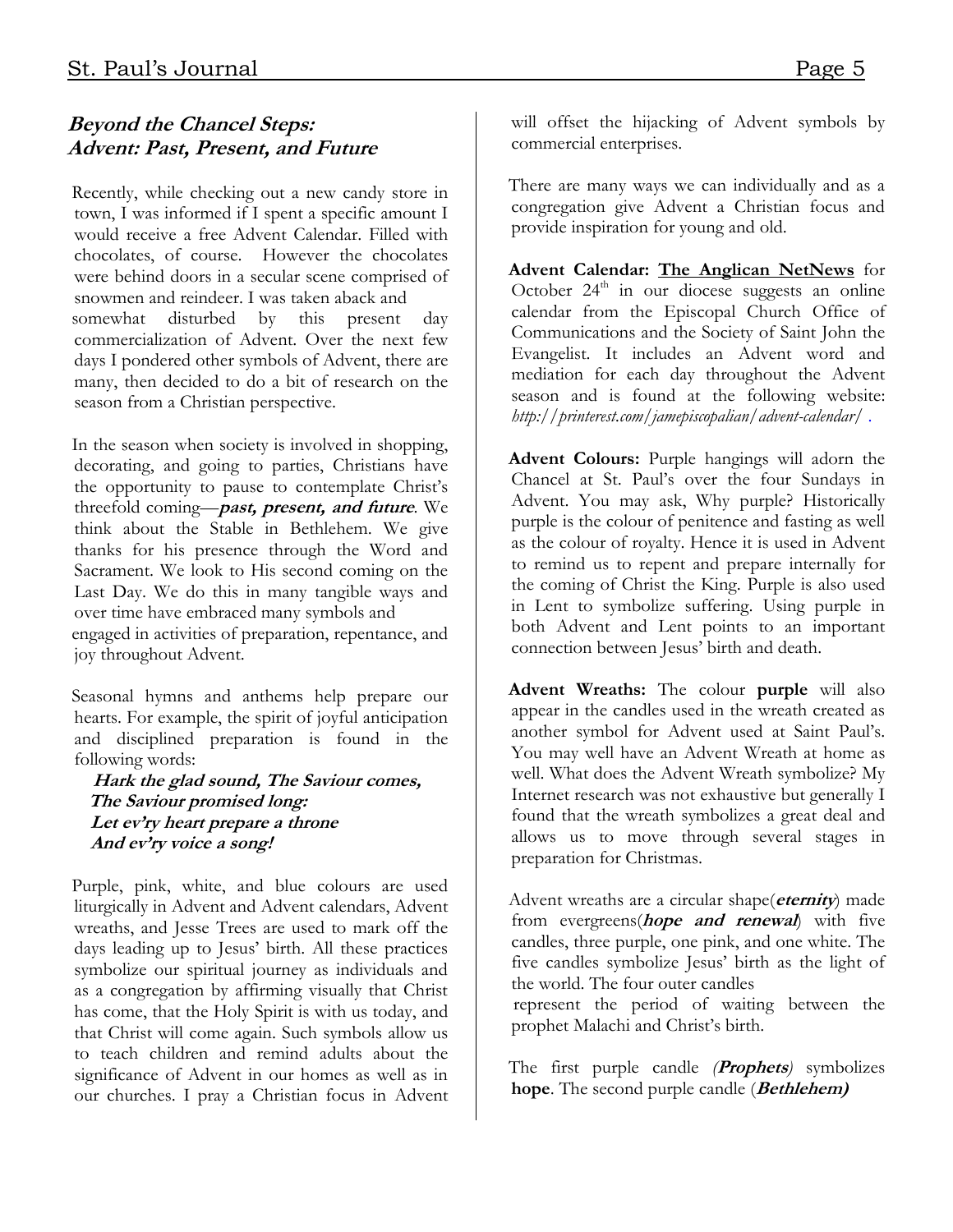symbolizes **love** and represents **Christ's manager**. The third candle (**Shepherd's),** lit on the third Sunday in Advent is pink, burns as a symbol of **joy.** At this point in Advent lighting a pink candle marks a shift away from repentance towards preparing to rejoice in Christ's birth. In the fourth week of Advent the third purple candle (**Angel's)** is lit as a symbol of **peace.** Finally on Christmas Eve the final candle (**Christ)** is lit. This white candle in the centre of the wreath represents the **sinlessness of Jesus**. All five candles are relit at services throughout the Christmas season until Epiphany.

**Jesse Tree:** We don't use this symbol at Saint Paul's but my research suggests it could be a wonderful way to teach young and old about the bible at Christmas. A Jesse Tree sets out the story of God's plan for salvation to the coming of the Messiah. **How to Make a Jesse Tree** and **The Story of the Jesse Tree** are available at:

*[http://christianity.about.com/od/christmas/qt/jessetreeadv](http://christianity.about.com/od/christmas/qt/jessetreeadvent.htm) [ent.htm.](http://christianity.about.com/od/christmas/qt/jessetreeadvent.htm)* It is worth checking out and possibly instituting as a family activity in your home in addition to an Advent wreath or Advent calendar.

Other symbols at this time of year may be considered secular by many but Christians can remind themselves there is a Christian meaning to reflect upon. What are your thoughts when you see any of the following?

**Bells:** Symbols of worship, bells remind us of the angel announcing Christ's birth and the joyous song of the heavenly host.

**Doves:** Whether they are on a tree or a Christmas card, symbolize peace.

**Stars** - There are two reasons to include stars as a symbol. In Revelations Jesus was called **the bright**  and morning star. Secondly, the star symbolizes Epiphany and reminds us that all wise man follow the star, Jesus.

**Evergreen Trees –** With or without decorations, evergreen trees commonly used for Christmas trees symbolize life, hope, and renewal. Good reasons to

not have an artificial tree? Natural evergreen boughs will adorn St. Paul's after the third Sunday in Advent as we move forward in a joyous sense of expectancy awaiting the coming of the King.

May we all participate in Advent this year from a Christian focus. Even if we do have chocolate filled Advent Calendars, we can reflect on Christ's coming in the **past**, embrace his spirit among us in the **present**, and anticipate his coming in the **future**. Let Advent be a season when everyone of us prepares to put the meaning of **Christ** in Christmas.

*Margaret Bateman Ellison* 

### **Friends of St. Paul's**

A belated HAPPY THANKSGIVING: "Now Thank we all our God"

Because of the many special events taking place in the City this past year, St. Paul's has welcomed a great number of visitors: Events included:

> The Parade of Tall Ships; 'Royal' Teas and Receptions in honour of the Diamond Jubilee of Her Majesty Queen Elizabeth II; The Royal Tattoo Special Tribute.

It is hard to realize that November is almost here. On November  $1<sup>st</sup>$  we think of all the Saints who have gone before as we pray, "Grant us Grace so to follow thy blessed Saints in all virtuous and godly living, that we may come to those unspeakable joys which thou hast prepared for them that unfeignedly love thee."

We trust that you are well and have enjoyed a restful summer. God Bless.

*Dot Kelly*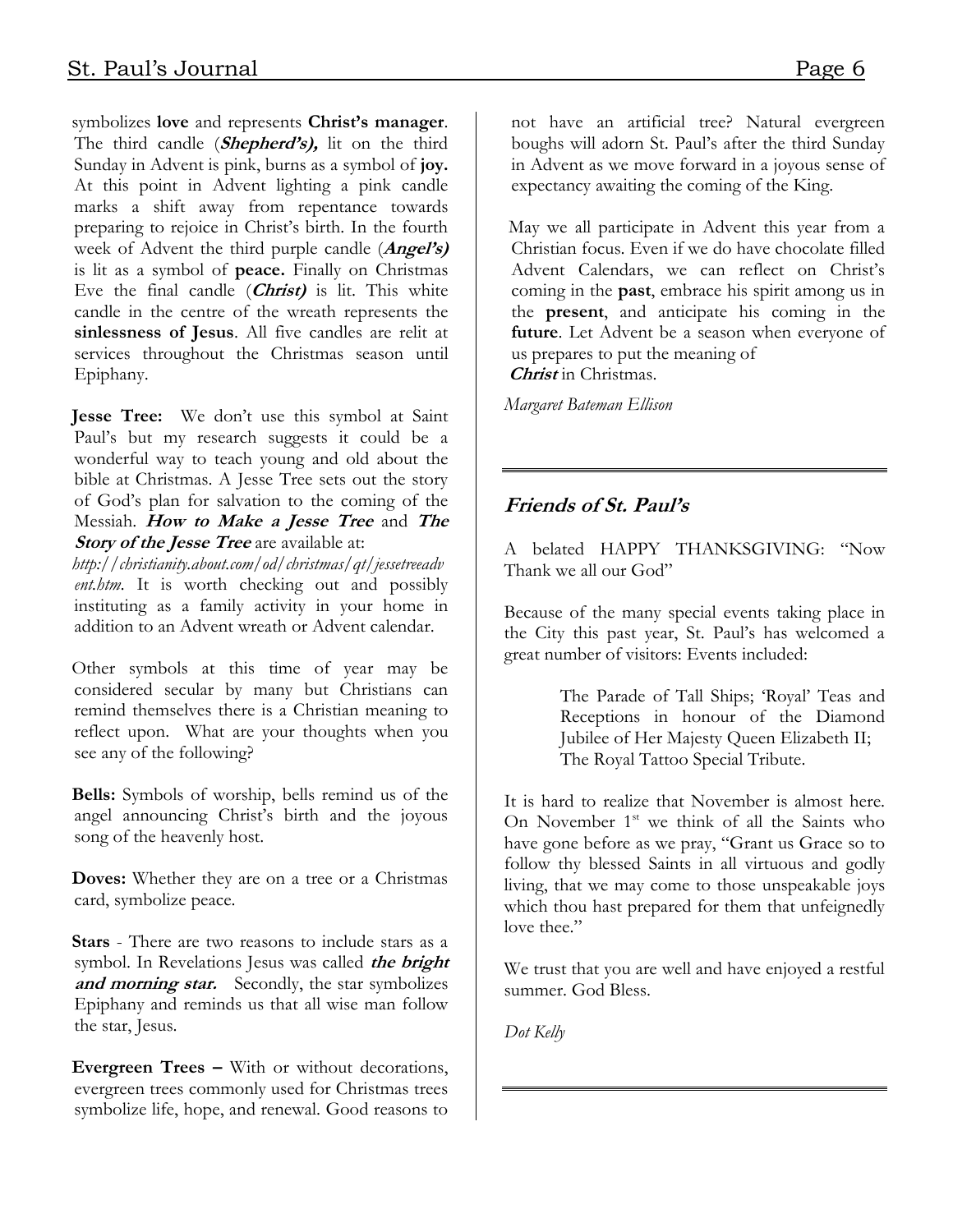### **Requiem for a Book Club**

We used to have a Book Club at St. Paul's. Not that long ago, really, although sometimes it seems a long time has passed since it ceased to exist. Originally the Book Club was the idea of the Rev'd Jonathan Eayres, when he was the Associate Minister at St. Paul's.

We started off full of vim and vigour. Jonathan was full of enthusiasm, and we read a diversity of books, and watched some very interesting movies. There were about eight to ten of us, and we met once a month in one of the members' houses, or at the church. We had great discussions on each book we read, and tea and cookies rounded off the evenings of fellowship and conversation – it was fun. There were a few faithful members who came to almost every evening, but after Jonathan was called to Toronto, to the parish of St. Mary Magdalene (to fill the position left a few years earlier by our current Rector, Paul, when he accepted the position of Chaplain at King's College, Halifax), the Book Club faltered somewhat, and the numbers dropped off. With no one to lead us, and suggest titles to read, we struggled on, and somehow – by default – Bill and I became the organizers.

We were a small but staunch group, sometimes Bill was supported by David Redman and his son Marcus, or Marcus alone, but the group mainly consisted of Lois Pepper, Marge Hannon, Jill Alexander, Bill and me. We went to each others' houses, and discussed the books we had read. What wonderful ladies Marge, Jill and Lois were! One time we read Brian Sykes' book *The Seven Daughters of Eve*, a very challenging work about Mitochondrial DNA, the first five chapters of which gave a detailed description and examination of the makeup and function of DNA, its decoding, and the Gnome Project at Oxford University. Lois, with her background of science was brilliant describing related work she had done, and keeping us enthralled by the subject. She always had a well thought out critique of whichever book we were reading, and when we met at her condo, we shared the evening and the delicious tea – and goodies – with her beloved Beau, a big, loving golden retriever.

Marge was always a very open minded reader, with some very illuminating insights on whatever book<br>we were reading each month. She thoroughly we were reading each month. enjoyed the evenings' discussions, and was eager to propose new books to read. She would relate stories of the Halifax of her youth, the wonderful life she and her husband Len had had, and tell us of his long history with Queen Elizabeth High School<br>as its first Principal. Len did not come to our Len did not come to our meetings, but was very active at St. Paul's; he was Envelope Secretary for the weekly collection for something like 50 years, giving up the job at 95 – he said he thought he had done it for long enough!

Jill to me was a magical person. Anyone who had had seven sons was from a fairy tale; however Jill was no fairy tale person. She had very decided ideas about most things, and an artist's eye for the colour and setting of a book. She was a fount of historical information about Halifax, and St. Paul's, where her grandfather Archdeacon William Armitage was Rector for 32 years. Tea at Jill's was always set out with scones and jam, toasted bread and cheese fingers, cakes and cookies – a veritable feast!

Tea at our house always centered around Daisy. Daisy is a huge old brown pottery teapot, with white daisy like flowers on her sides, and an acorn on the top of her lid. She holds at least 16 cups of tea, and belonged to my Mother. Daisy was made in the 1890s for the families who worked the canal barges in Britain; she also served teas at a 'Wings for Victory' RAF fundraiser during WWII. Tea from Daisy was always a welcome accompaniment to literary discussion.

Times change, however, and for various reasons the St. Paul's Book Club came to the end of its career, much lamented, but no longer viable. Sadly, one by one, this wonderful trio of ladies has left us, and their contributions to the life of St. Paul's are missed.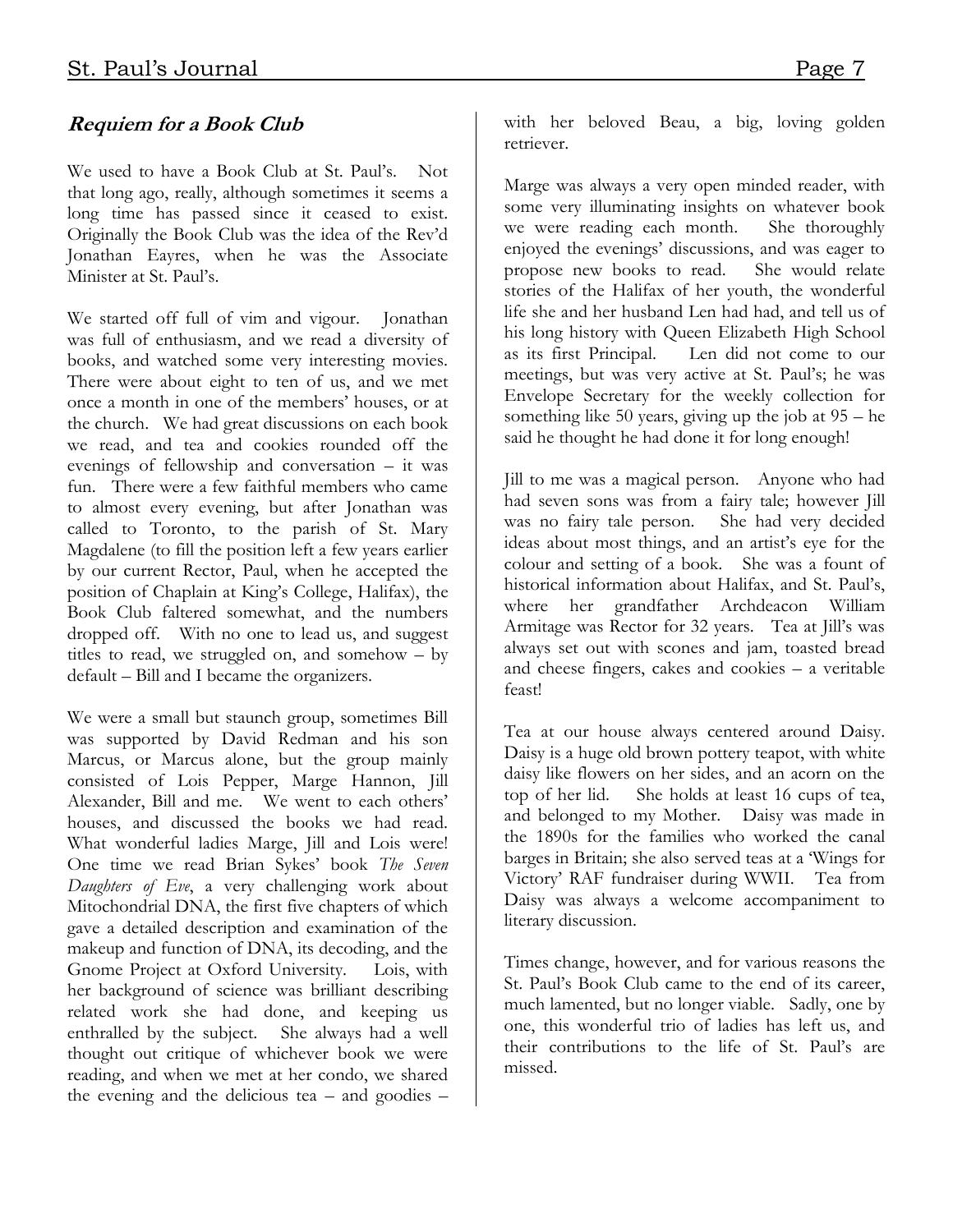#### **Requiem for a Book Club (continued)**

Perhaps one day St. Paul's will have another Book Club, and perhaps Bill and I will be members, but we cherish the memory of 'our' Book Club, and the happy evenings spent with Lois, Marge, Jill, and other good friends.

*Fiona Day* 

#### **Life Pastoral: A Summer of Ministry in New Ross**

*\_\_\_\_\_\_\_\_\_\_\_\_\_\_\_\_\_\_\_\_\_\_\_\_\_\_\_\_\_\_\_\_\_\_\_\_\_\_\_\_* 

"He is going ahead of you to Galilee," the women at the tomb side were told. They were promised; "There you will see him, just as he told you" (Mark 16:7).

With these words from the Easter gospel ringing in my ears, I headed for New Ross. As you may know, we theological students move from parish to parish during our formation for priesthood. This gives us a broad experience of Anglican expressions, and from the people in the parishes, we learn what we *really* need to know about ministry. But those gospel words promise more.

There you will see him, just as he told you.

Is the risen Christ active in New Ross? After spending a summer as 'the student minister' in that community, I answer with a resounding YES! Christ is in the midst of the people who weather seasonal swings and economic blows on that particular mountaintop. Christ is in their midst, continually offering renewal.

Most people, if they know anything about New Ross, know that it's home to the Ross Farm Museum. The Farm really is the hub of the community – and it connects people across generations. I recall a visit there with a neighbor. When we got to the museum displays in the old mill, she shed tears of joy and sadness because lining the wall were pictures of her father, now long deceased, crafting a barrel. Two buildings over, we had a long conversation with a present-day cooper. Because people have passed on their trades and traditions, what *was* the lifeblood industry of that region is still vital in renewed and surprising forms.

In New Ross, the Forties, and East Dalhousie, the three settlements that make up the Anglican Parish of New Ross, the past continually weaves into the present. At the first funeral of the summer (and the first one I'd ever presided over), the casket was met at the church door by a horse-drawn wagon. Crowds of family and friends, dressed to the nines in high-heels and suits, followed in a procession so beautiful it took my breath away. Drinking tea with people in the homes where they were born, I was shown postcards sent by grandkids, now grown, who live in Korea or Calgary. These were homesteads where, originally, families stayed close because the work wouldn't get done otherwise, but even as most things in the world have changed, *family* is still the tie that binds.

I arrived in New Ross the day after their rector, the Rev'd Val Rhymes, retired. So, I moved into the rectory and stepped up as the on-site minister. I discovered that *presence* is a vital aspect of ministry, especially in rural areas. "Clothes on the line, a car in the driveway, and lights in the windows" were important signs of a ministerial presence in the community! For some, midweek morning prayer gave a rhythm to life, so we gathered – two or three or four of us, plus a big, black dog – for scripture & intercession four days a week. My pastoral visits happened in gardens and kitchens, at funeral receptions and pig roasts, or while bouncing along trails in an open-topped truck.

As a parish, our major summer project was to host the village Vacation Bible School. Volunteers – more than twenty of them! – from the Anglican, Baptist, and Catholic churches came together with their hammers and mixing bowls, their paints and flouncy costumes for five days of holy chaos. Nearly thirty kids filled the churchyard, rectory, and church with their laughter and bright questions. Looking around the community and hearing stories from its people, I thought St. Francis was a proper hero for this place, so I created a curriculum around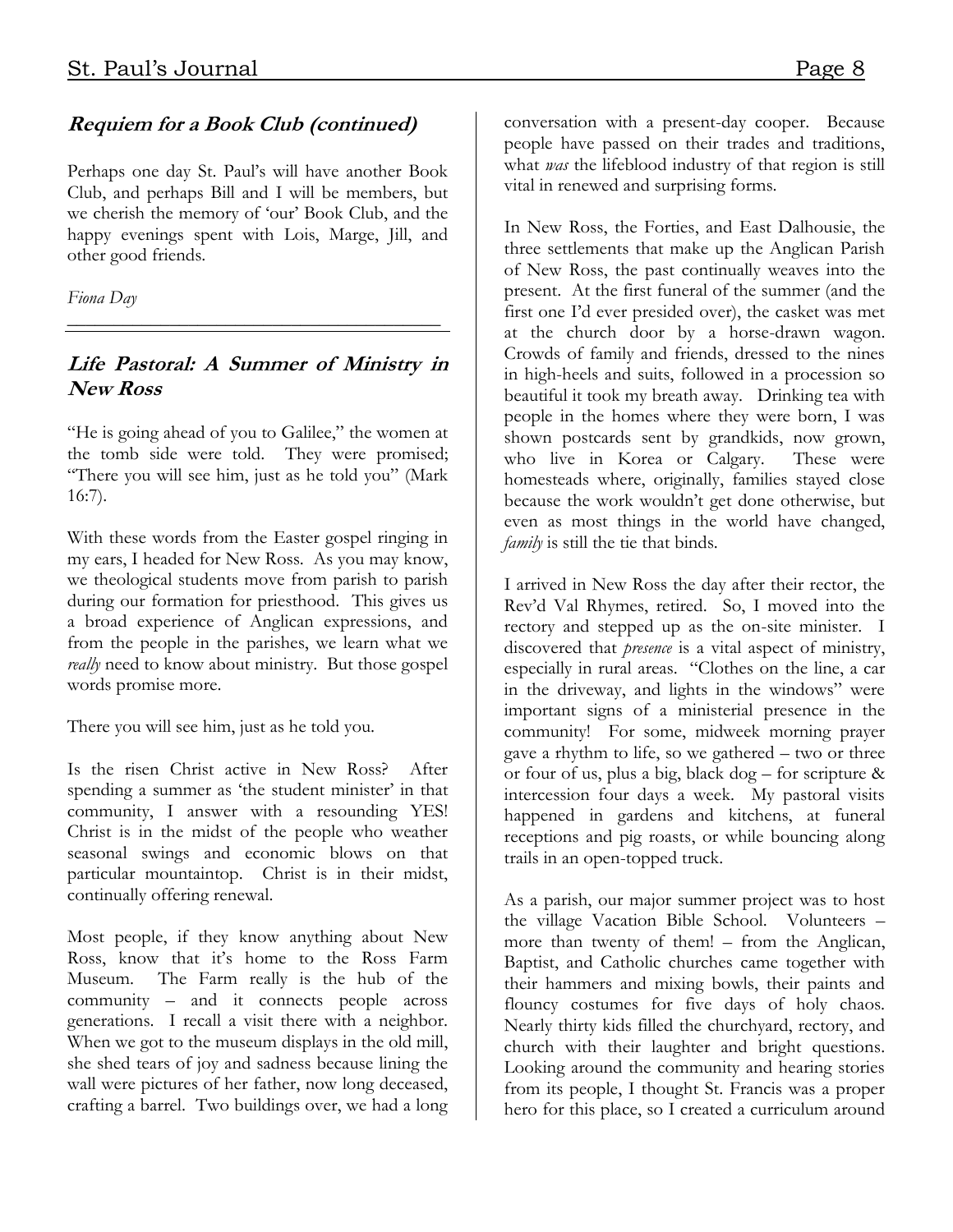# **Life Pastoral: A Summer of Ministry in New Ross (continued)**

the legends of his life. We finished off the week with a trip to the Farm, where, like St. Francis, the kids bowed in reverence to the sheep and learned ways to steward God's creation with simplicity and joy.

In New Ross, I felt how interwoven the community, the land, and the heritage of faith can be. But wherever we are called into Christian community, wherever we are called to travel on our faith journeys, I have a wild guess that Christ will be there to meet us.

*Nicole Uzans* 

#### $\overline{\phantom{a}}$  , where  $\overline{\phantom{a}}$  , where  $\overline{\phantom{a}}$  ,  $\overline{\phantom{a}}$  ,  $\overline{\phantom{a}}$  ,  $\overline{\phantom{a}}$  ,  $\overline{\phantom{a}}$  ,  $\overline{\phantom{a}}$  ,  $\overline{\phantom{a}}$  ,  $\overline{\phantom{a}}$  ,  $\overline{\phantom{a}}$  ,  $\overline{\phantom{a}}$  ,  $\overline{\phantom{a}}$  ,  $\overline{\phantom{a}}$  ,  $\overline{\phantom{a}}$  , **Crossings: An exhibition of Ian McKinnon's Recent Works**

*The people of St. Paul's are a creative bunch! Both Nicole Uzans, our divinity intern, and Margot Metcalfe, our parish secretary, are members of the Arts & Theology Committee of the Atlantic School of Theology. The Committee undertakes various projects to integrate theology and the visual, literary, and performing arts on campus at AST. This autumn, Nicole has been working with our very own Ian McKinnon to mount an exhibition of Ian's latest artworks. The show is open to all and will be on view at the AST Library until December 10th. If you have not heard Ian's reflections on what it means to be both a contemporary artist and a Christian, you are most warmly encouraged to attend the Opening and Artist's Talk on November 8th.* 

*Atlantic School of Theology Library, 624 Francklyn St., Halifax, Opening Reception and Artist Talk Thursday, November 8, 5:30 to 7:00 p.m. Show runs November 9 to December 10, 2012 [http://www.astheology.ns.ca/astarts/current.html.](http://www.astheology.ns.ca/astarts/current.html)* 

### **Crossings: An exhibition of Ian McKinnon's Recent Works**

#### **About the Artist**

Ian McKinnon graduated from the *Nova Scotia College of Art and Desi*gn in 1980. He spent the following decade in Toronto where he exhibited in numerous solo and group exhibitions, and served on the board of the YYZ artist-run centre. In 1997 he earned a Master of Fine Arts degree from *Concordia University*. He returned to Halifax where, in 2000, he was one of the first artists-in-residence at the *Art Gallery of Nova Scotia*. Soon after, he was employed by the *Dalhousie Art Gallery* and took up a post as Part-time Faculty at *NSCAD University*. It was while immersed in these two pivotal institutes of the Halifax art world that McKinnon converted and was baptized at the chapel of *University of King's College.*

He began theological studies at the *Atlantic School of Theology* and in 2007, completed a Master of Theological Studies in the Faculty of Divinity, *Trinity College* at the *University of Toronto*. His thesis, entitled "Mutual Illumination and the Artist: Dispossession, Disinterested Love and Making Other" won the award for best MTS thesis of his Divinity graduating class in 2010.

Shortly after graduating from Trinity, McKinnon returned to Halifax and his teaching position at NSCAD University. In the spring of this year he officially presented himself to Bishop Ron Cutler of the Anglican Diocese of Nova Scotia and PEI as an "inquirer." Now in the Anglican formation program at AST, McKinnon hopes to be a postulant for ordination in the near future.

#### **Curatorial Statement**

Ian McKinnon has been making art professionally for more than twenty five years, but after being baptized, his work changed. From the beginning, hints of 'the spiritual' have appeared unbidden in Ian's paintings and drawings. But through years of working in the contemporary art world, he learned to hide his inmost experiences behind layers of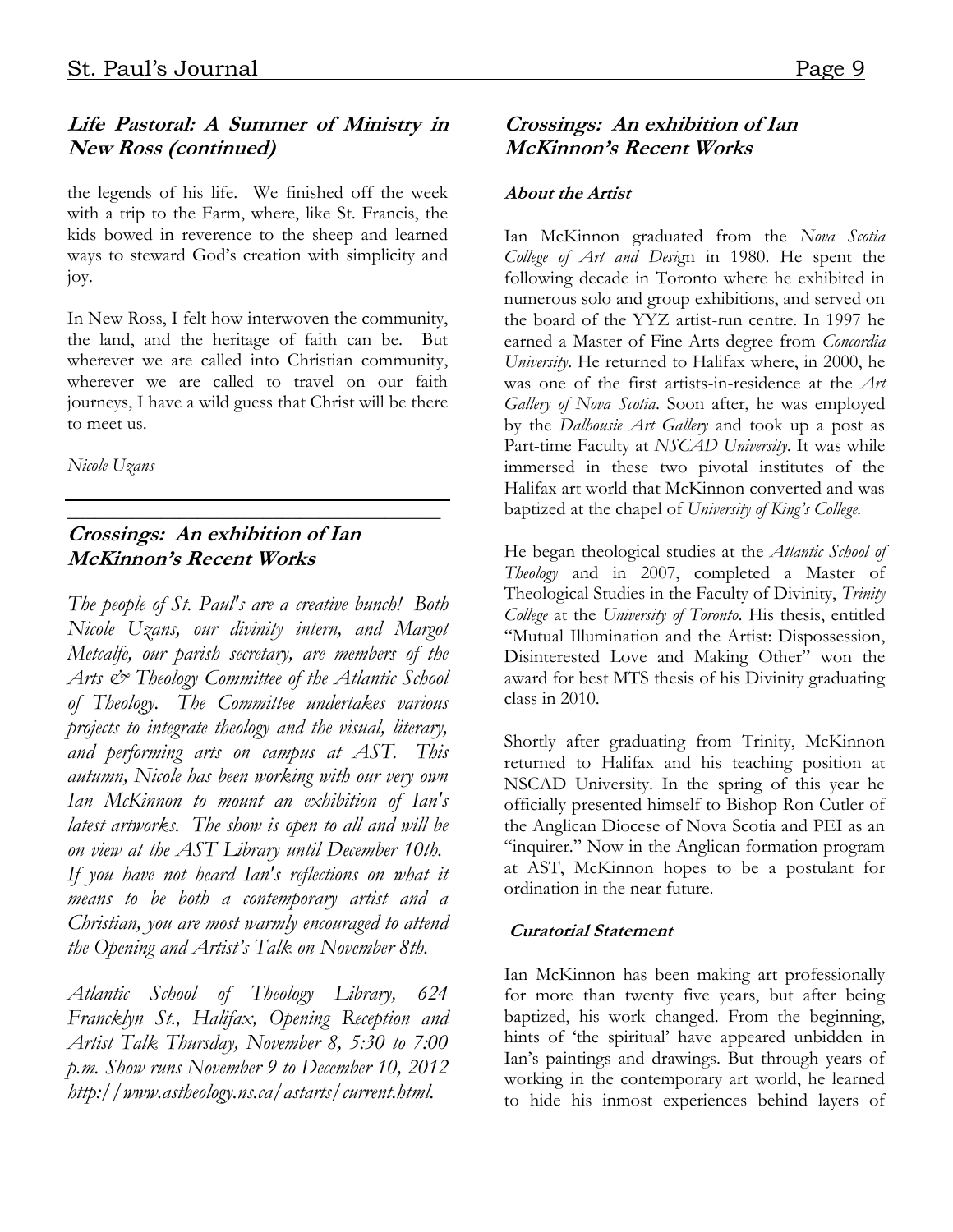coded imagery. The works communicated–though part of what they communicated was the impossibility of speaking directly about love, grief, longing, and joy.

That impossibility began to dissolve when Ian became a Christian. He knew himself to be inwardly changed and changing by the waters of baptism and he knew that his outward expression through artmaking must also change. He began to ask what the profession of faith means for a professional artist. How could he make art as a Christian?

This exhibition gathers together a number of the explorations Ian has made in response to this question. These works are the *direct* records of what passes through him–as thought, as impulse, as prayer–while his hand pushes graphite across the paper.

The works are gathered under the title "Crossings." In some Christian traditions, to 'cross' oneself is to touch head, navel, shoulders, and heart. It is to symbolically locate the mystery of Christ upon–and within–the believer's body. Christ is not "out there," but *here*, united with the one who is baptized into his life, death, and resurrection. It is *here* that we know Christ's ongoing work of redemption.

When Ian inscribes marks on paper, he is doing something analogous to signing himself with the cross. In his process of making and erasing marks, images–flickering, but profoundly *real*–appear. An image appears, not because it was planned before the work began, but because it has been revealed as Ian opens himself to the work before him. An image appears and its significance is confirmed by its association with the distinct memories and experiences that constitute who Ian is. What has been buried, obscured, or hidden is brought to the surface to be redeemed, transformed, and communicated.

As viewers, can share in the artist's sense of discovery by allowing our own memories and associations to be stirred by these images.

# **Gillian's Adventures in China**

When some people think of China, they think of 'Made In' printed on almost every piece of stationery we buy, or they think of the Great Wall, or the Terra Cotta Warriors, or they just think 'Wow... That's a lot of people!' Apart from these presumptions, I had no idea what to expect when I left for China mid July for a month-long cultural exchange. All I knew was that God had been very clear about His instructions for me at that winter retreat I attended in December: He wanted me in China, despite my fear and nervousness at the mere idea.

I spent five weeks in China, and upon the arrival of my team and I, we realized the country and culture were far more alien to us than we had originally presumed. That was a scary thing, the moment we realized we literally had no idea what we had gotten ourselves into. Sure, we had sat through a week of preparation in Beijing, but in all reality, our week of orientation hadn't prepared us for what God really had in store. In weeks two through four, we were at our host university. On our contract with the school, our purpose was to enrich and improve the English and understanding of Canadian culture for the Chinese students with whom we were partnered. My team's purpose was to build cross-cultural relationships in China, and show these students the kind of love, grace and compassion the Father has to offer.

Going to China, I thought it would be a piece of cake. Loving people? I can do that! I've always been good at that! But oh my, was I in store for a surprise. My Chinese partner, Sigrid, was shy, very indirect and incredibly guarded; a type of personality that is about as foreign to me as China itself. In getting to know her, and trying my best to love her in the only way I was familiar, we didn't get too far. It was in about week two when I realized love itself is far more complicated than I had thought. There isn't just one type of love, it comes in many different forms and shapes. I was really good at one type, but there were so many other ones in which I had no experience. My challenge in China was literally re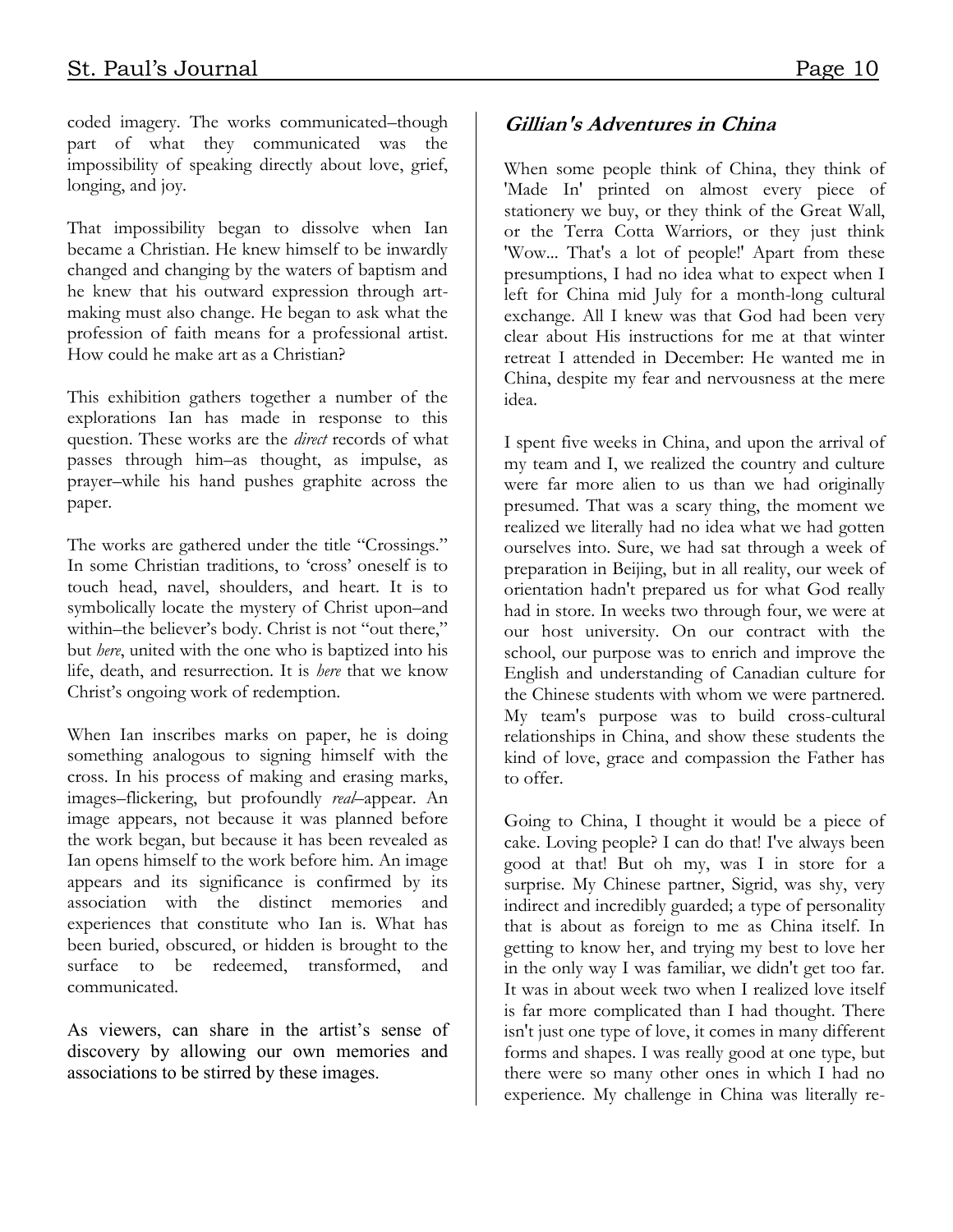learning how to love, in a way that would touch the heart of Sigrid. Through continuous prayer, my bond with her grew deeper and deeper. By the end of the programme, we were referring to each other as sisters, and vocally expressing our love for one another.

At our university, we created a family, a sense of home and security that many of the Chinese students had never experienced before. In the three weeks we were there, we gave half of the Chinese students Bibles, studied scripture with some of them, had hours upon hours of discussion concerning Jesus and His sacrifices for us. With Sigrid, I was able to teach her about mercy. What it means, what it looks like, and why it's important. One of the Chinese students also committed her life to Christ. When she was asked why she had chosen to follow Christ she said, 'All of you Canadian students love each other so much and are so happy... I want to have that too.' You'd be surprised how lost some people truly are, despite looking like they have everything together.

Along my journey of relearning how to love, I definitely had to humble myself greatly, in the presence of God and in the presence of others. I was a student in something I thought myself a teacher. It started out with adapting myself to Sigrid's way of communication; watching how she loved and cared of me, and then applying that to how I could love her in return. It took being completely mindful of how I interacted with her. With Sigrid, I had to come way out of my comfort

zone to adapt to her, instead of expecting her to adapt to me. There's a reason Jesus is called the incarnate son of God. He didn't watch and wait for people to come to him, he headed into the crowds and the cities, and consciously pursued others. That was the extent of his love and care for us. I learned from this lesson how to pursue Sigrid and actually become, not just another person to be a glimpse, but to be a solid and permanent part of her life.

Sigrid taught me a lot about Chinese culture and Chinese history, but the best lessons she taught me were ones from the heart. That even if you are totally different from someone, you can still find a way to love them with everything you have. That the simple pleasure of watching a TV show together can actually bring you closer together. That friends CAN be made for a lifetime, even if they are on the other sides of the planet. Love has no boundaries. Distance is of no importance. Even as I am here in Canada and she is all the way over in China, she still loves me as fiercely as she did while I was by her side. She still emails me to make sure I'm eating properly, getting enough sleep, dressing warmly for cold Canadian weather... Her love is like that of a mother; warm and unconditional. And for receiving love such as this I owe her the world.

This isn't the last you'll see of me in China. God has put this country on my heart for a reason, and I feel He has bigger plans for me to come in the future.

*From two letters to the Rector written by Gillian Sisley* 

#### *2 December Advent* **10 am** Combined Traditional **7 pm** Concert

*9 December* **4 pm** Lessons and Carols

*23 December Advent IV* **10 a.m**. Eucharist

*24 December Christmas Eve* **4 pm** Family Nativity Eucharist **11 pm** Traditional Eucharist

*25 December Christmas Day* **10 a.m**. Contemporary Eucharist